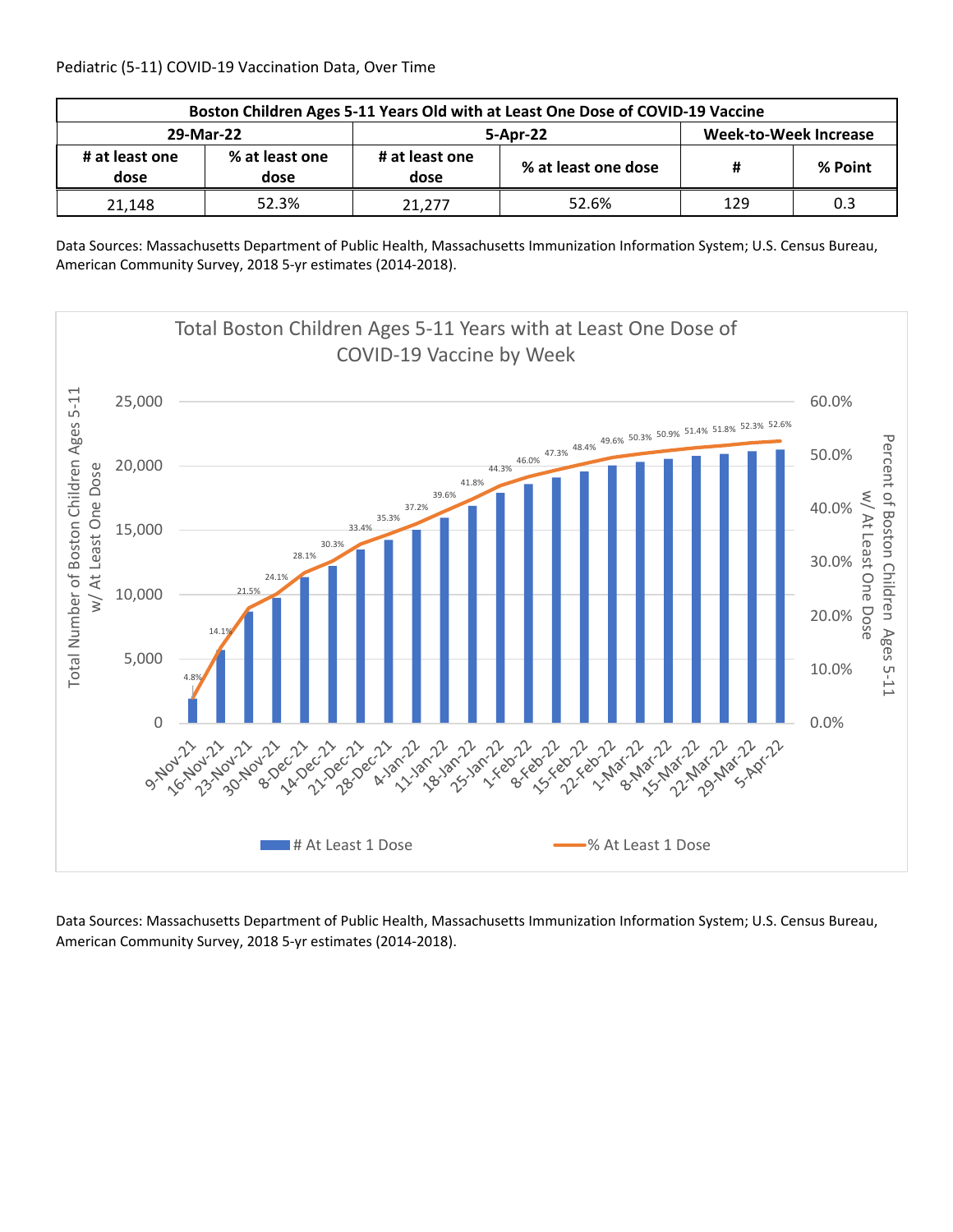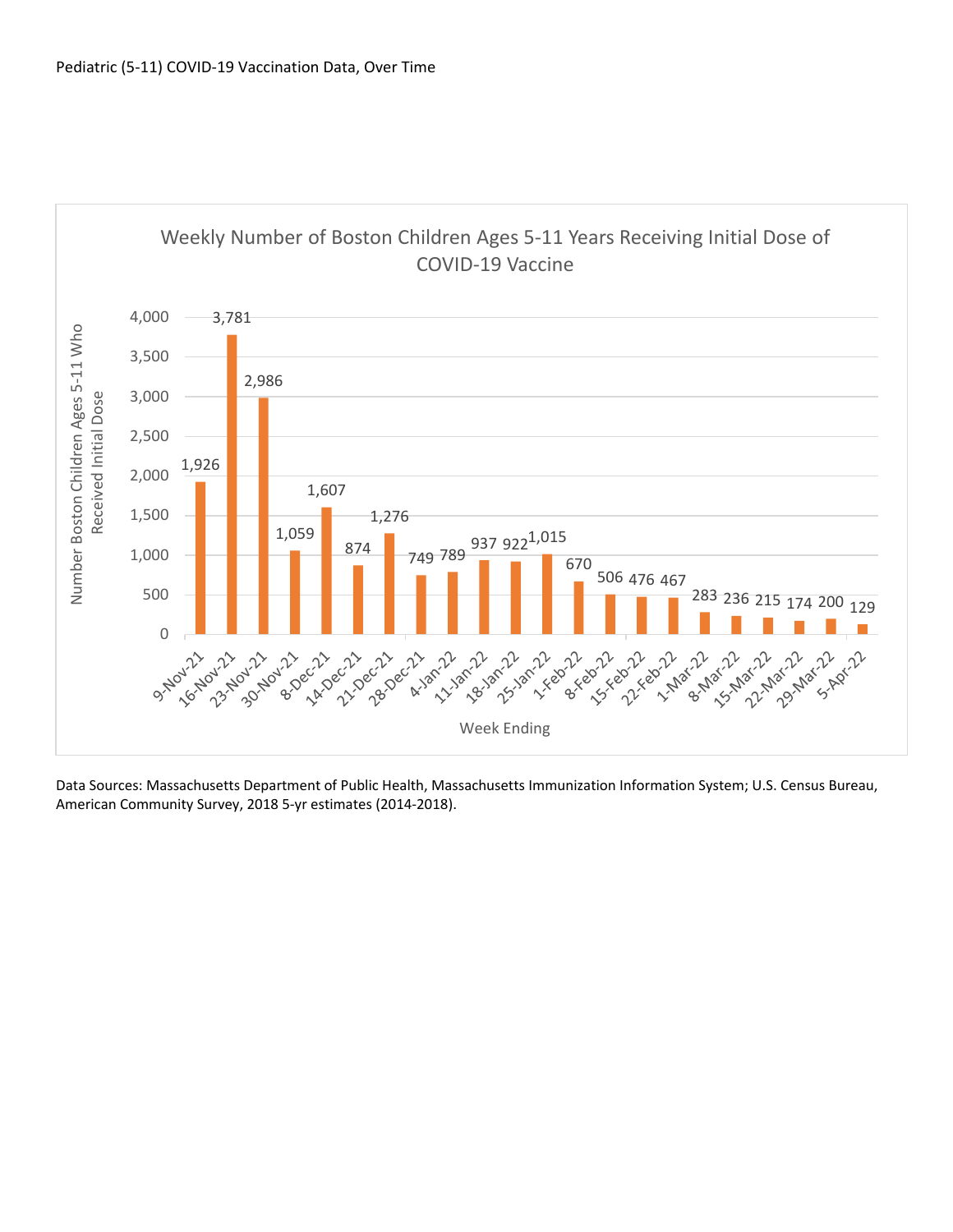| Boston Children Ages 5-11 Years Old who are Fully Vaccinated for the COVID-19 Vaccine |                       |                       |                              |     |         |  |  |
|---------------------------------------------------------------------------------------|-----------------------|-----------------------|------------------------------|-----|---------|--|--|
| 29-Mar-22                                                                             |                       | 5-Apr-22              | <b>Week-to-Week Increase</b> |     |         |  |  |
| # Fully Vaccinated                                                                    | % Fully<br>Vaccinated | # Fully<br>Vaccinated | % Fully<br>Vaccinated        | Ħ   | % Point |  |  |
| 17.405                                                                                | 43.1%                 | 17,600                | 43.5%                        | 195 | 0.4     |  |  |

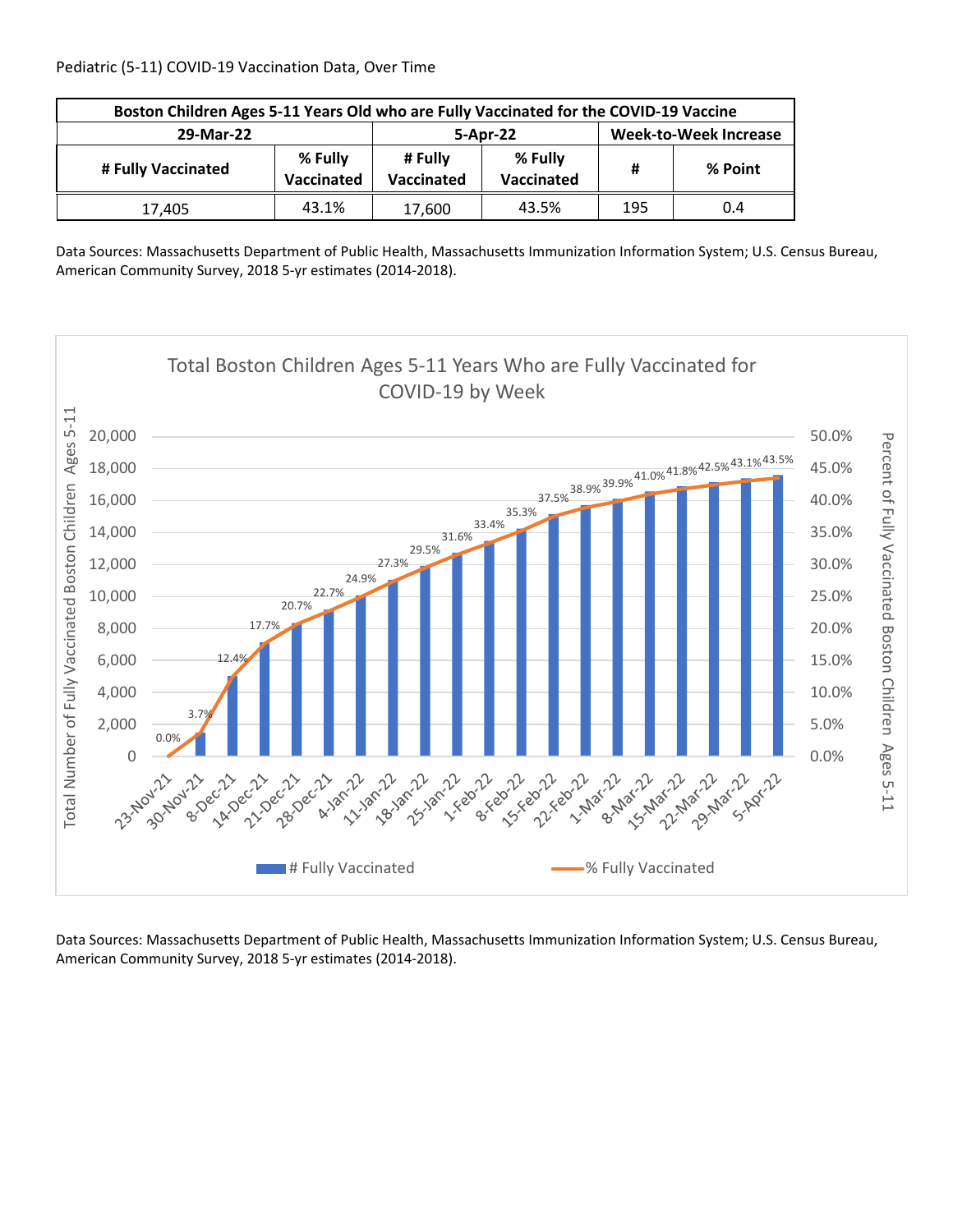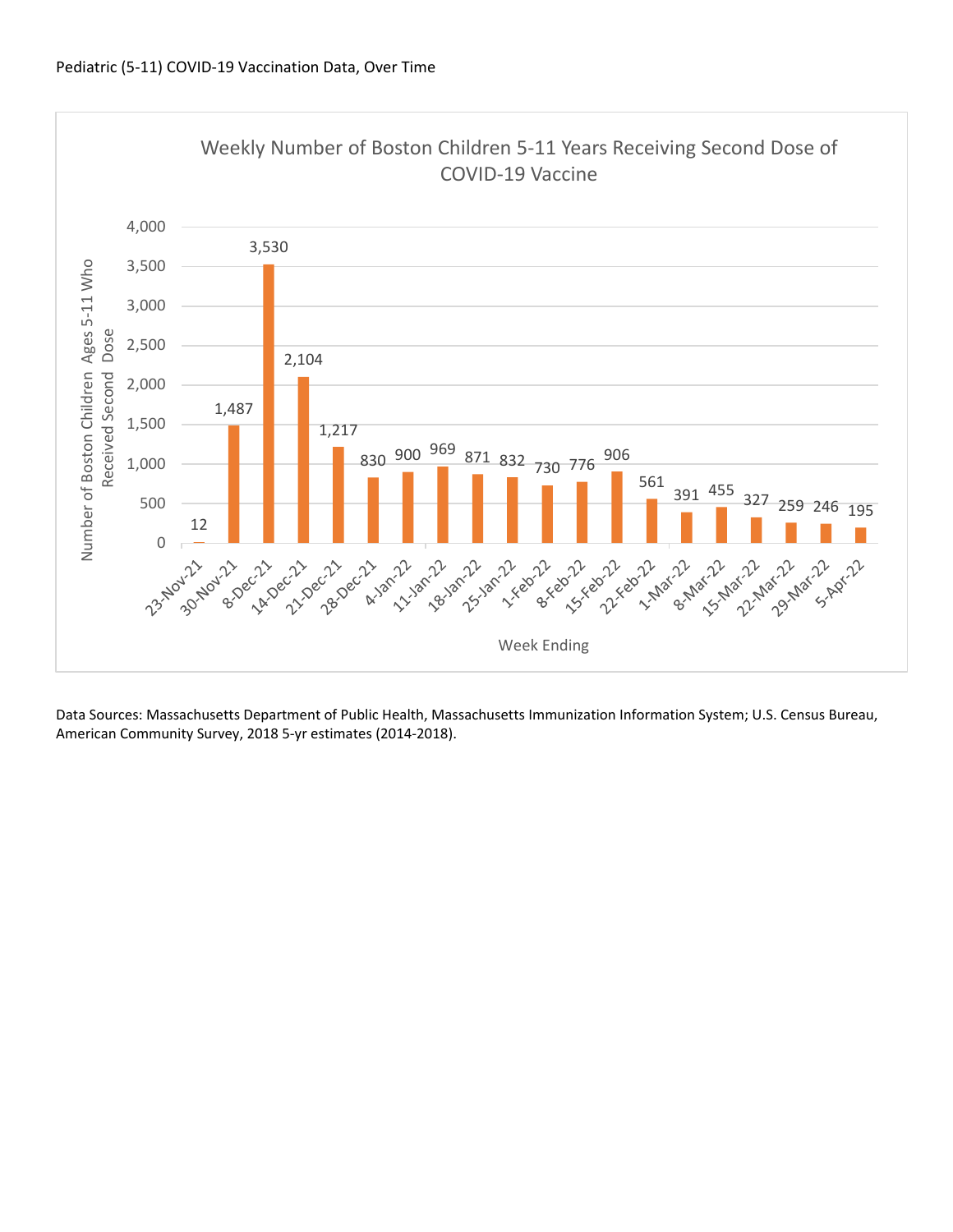

\* Total number of Boston children with at least one dose (5‐11 years old) is 21,277 as of 4/5/2022; population‐based percentages for children of other racial/ethnic groups (n=3,014) are not included in this chart due to unavailable comparable population data.

Asian/PI = Asian, Native Hawaiian, and Pacific Islander.

NOTE: Population estimates for the specified age group of children ages 5‐11 are not available by race/ethnicity. Therefore, the population size of children ages 5‐11 in each racial/ethnic group was approximated as follows: population estimate of children ages 5‐ 10 + 40% of the population estimate of children ages 10‐14.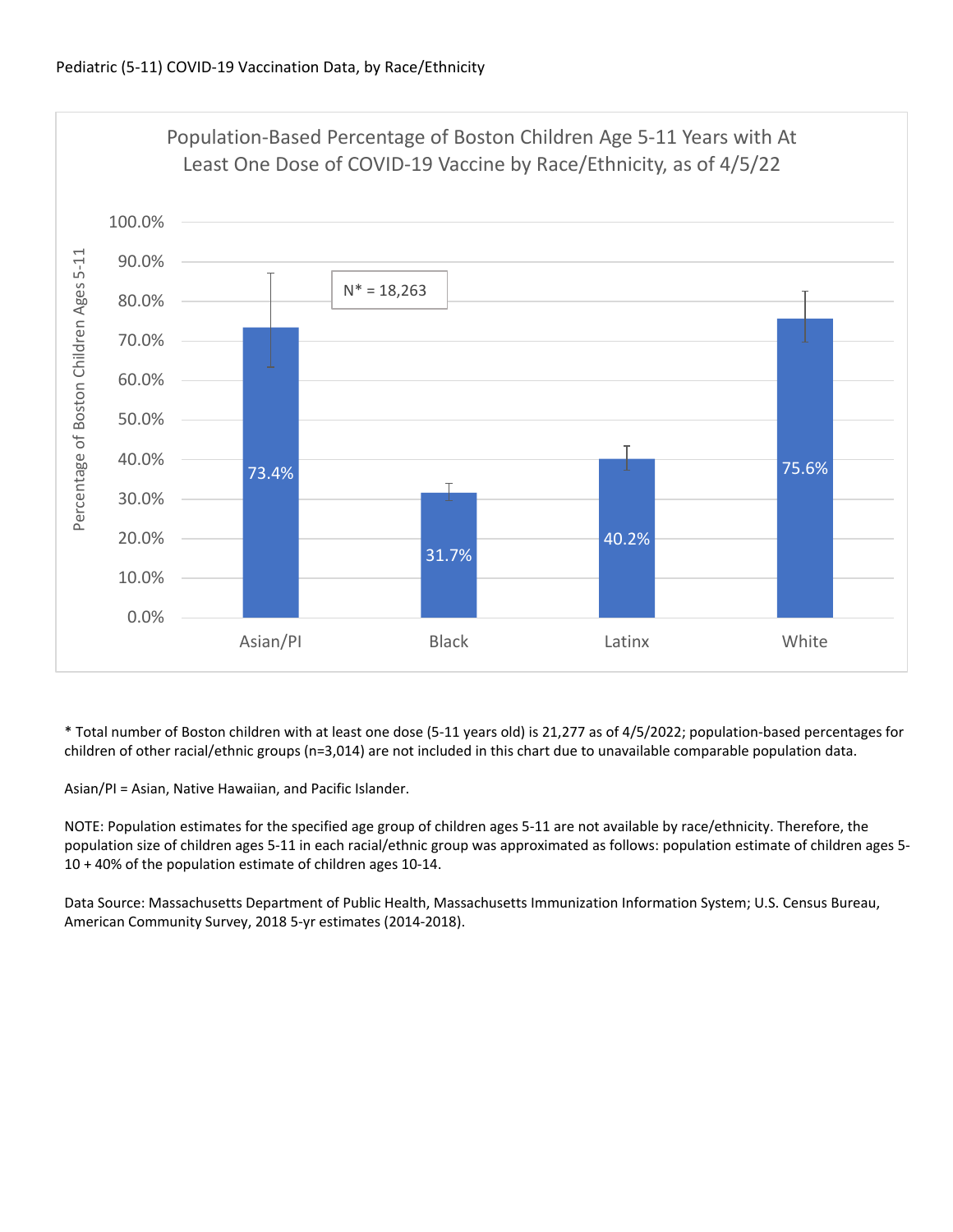

\* Total number of Boston children who are fully vaccinated (5‐11 years old) is 17,600 as of 4/5/2022; population‐based percentages for children of other racial/ethnic groups (n=2,350) are not included in this chart due to unavailable comparable population data.

Asian/PI = Asian, Native Hawaiian, and Pacific Islander.

NOTE: Population estimates for the specified age group of children ages 5‐11 are not available by race/ethnicity. Therefore, the population size of children ages 5‐11 in each racial/ethnic group was approximated as follows: population estimate of children ages 5‐ 10 + 40% of the population estimate of children ages 10‐14.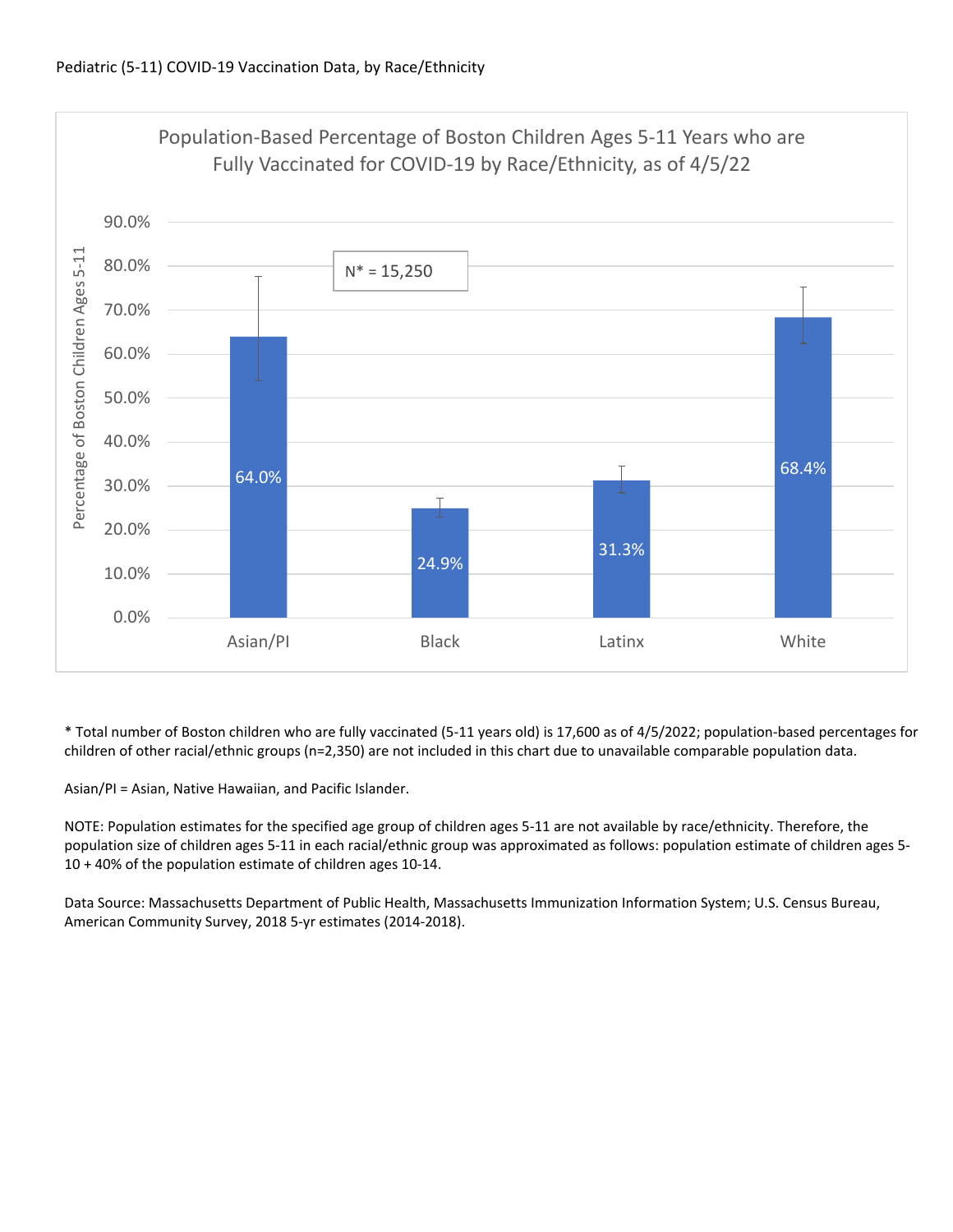| Boston Children Ages 5-11 Years with At Least One Dose of COVID-19 Vaccine by ZIP, as of 4/5/22 |            |            |                 |            |            |            |  |
|-------------------------------------------------------------------------------------------------|------------|------------|-----------------|------------|------------|------------|--|
|                                                                                                 | <b>ZIP</b> | Pop        | At Least 1 Dose |            |            |            |  |
| Neighborhood                                                                                    |            |            | Count           | % Estimate | 95% CI (L) | 95% CI (U) |  |
| BB/BH/DT/NE/WE                                                                                  | 02108      | $**$       | 113             | **         | $**$       | $**$       |  |
| BB/BH/DT/NE/WE                                                                                  | 02109      | $\ast\ast$ | 94              | $***$      | $***$      | $***$      |  |
| BB/BH/DT/NE/WE                                                                                  | 02110      | $***$      | 48              | $***$      | $***$      | $***$      |  |
| South End                                                                                       | 02111      | 424        | 359             | 84.7%      | 60.2%      | 100.0%     |  |
| BB/BH/DT/NE/WE                                                                                  | 02113      | 159        | 71              | 44.7%      | 31.6%      | 76.0%      |  |
| BB/BH/DT/NE/WE                                                                                  | 02114      | 341        | 281             | 82.4%      | 53.9%      | 100.0%     |  |
| Fenway                                                                                          | 02115      | 707        | 281             | 39.7%      | 29.2%      | 62.4%      |  |
| BB/BH/DT/NE/WE                                                                                  | 02116      | 502        | 552             | 99.9%      | 83.8%      | 100.0%     |  |
| South End                                                                                       | 02118      | 1,573      | 844             | 53.7%      | 43.1%      | 71.1%      |  |
| Roxbury                                                                                         | 02119      | 2,550      | 1,140           | 44.7%      | 38.0%      | 54.2%      |  |
| Roxbury                                                                                         | 02120      | 762        | 297             | 39.0%      | 30.2%      | 55.0%      |  |
| Dorchester 21-25                                                                                | 02121      | 3,563      | 1,157           | 32.5%      | 28.5%      | 37.7%      |  |
| Dorchester 22-24                                                                                | 02122      | 1792       | 919             | 51.3%      | 41.9%      | 66.0%      |  |
| Dorchester 22-24                                                                                | 02124      | 4778       | 1,961           | 41.0%      | 36.1%      | 47.6%      |  |
| Dorchester 21-25                                                                                | 02125      | 2192       | 1,068           | 48.7%      | 41.5%      | 59.0%      |  |
| Mattapan                                                                                        | 02126      | 2591       | 876             | 33.8%      | 28.6%      | 41.4%      |  |
| South Boston                                                                                    | 02127      | 1543       | 800             | 51.8%      | 44.2%      | 62.7%      |  |
| East Boston                                                                                     | 02128      | 3815       | 2,049           | 53.7%      | 47.8%      | 61.3%      |  |
| Charlestown                                                                                     | 02129      | 1265       | 984             | 77.8%      | 63.8%      | 99.7%      |  |
| Jamaica Plain                                                                                   | 02130      | 1848       | 1,544           | 83.5%      | 71.5%      | 100.0%     |  |
| Roslindale                                                                                      | 02131      | 2742       | 1,561           | 56.9%      | 49.3%      | 67.3%      |  |
| <b>West Roxbury</b>                                                                             | 02132      | 1519       | 1,274           | 83.9%      | 69.6%      | 100.0%     |  |
| Allston/Brighton                                                                                | 02134      | 541        | 327             | 60.4%      | 42.7%      | 100.0%     |  |
| Allston/Brighton                                                                                | 02135      | 1367       | 973             | 71.2%      | 58.1%      | 91.9%      |  |
| <b>Hyde Park</b>                                                                                | 02136      | 3153       | 1,485           | 47.1%      | 40.3%      | 56.7%      |  |
| Allston/Brighton                                                                                | 02163      | $***$      | $\ast$          | $**$       | $* *$      | $***$      |  |
| BB/BH/DT/NE/WE                                                                                  | 02199      | $***$      | $\ast$          | $**$       | $**$       | $**$       |  |
| South Boston                                                                                    | 02210      | $***$      | 74              | $***$      | $***$      | $***$      |  |
| Fenway                                                                                          | 02215      | $***$      | 105             | $***$      | $***$      | $***$      |  |

BB/BH/DT/NE/WE = Back Bay/Beacon Hill/Downtown/North End/West End.

\* Value has been suppressed because the dose records number in the specified ZIP code area is less than 30.

\*\* Suppressed due to unstable population denominator estimates.